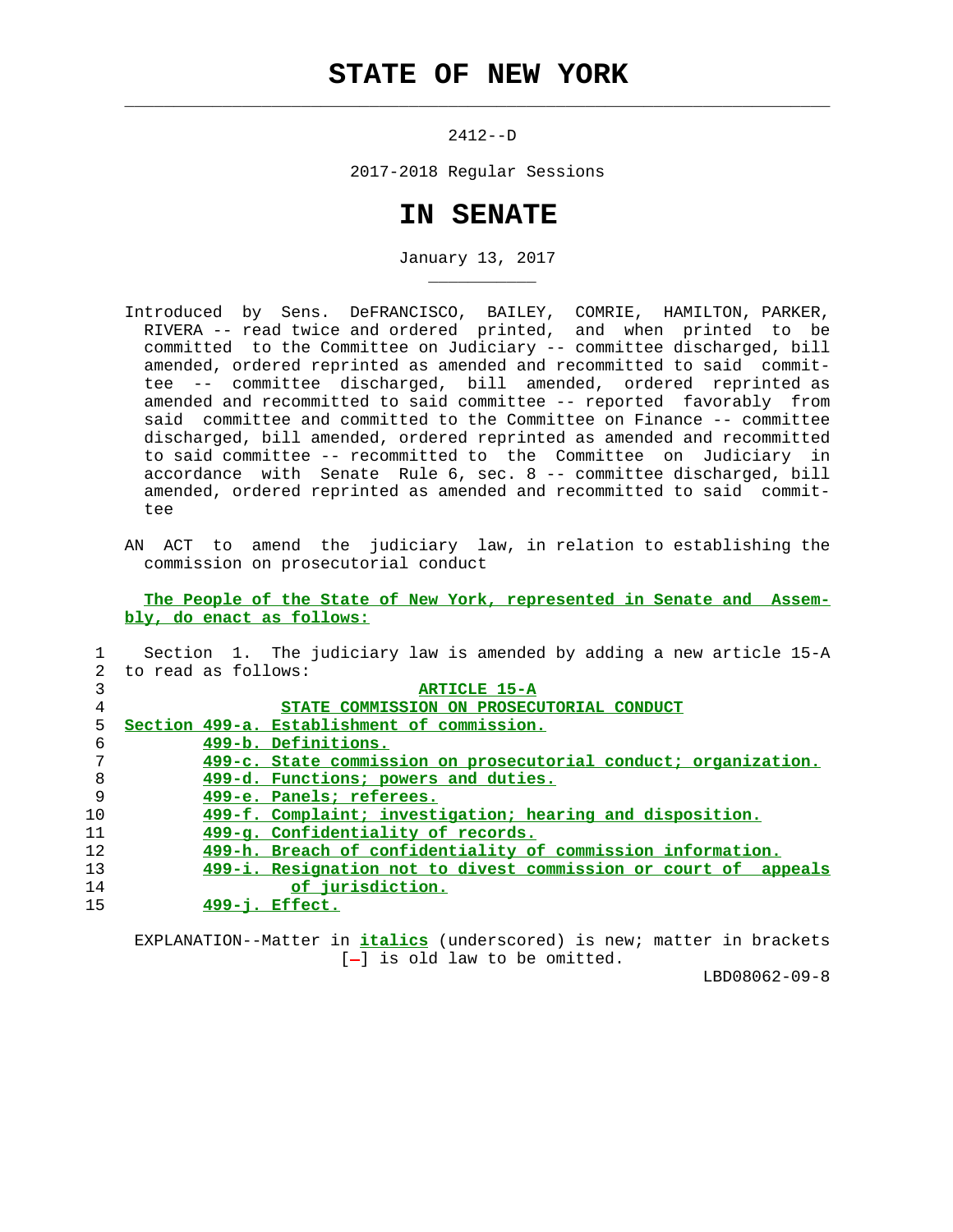**§ 499-a. Establishment of commission. A state commission of prosecuto- rial conduct is hereby established. The commission shall have the authority to review the conduct of prosecutors upon the filing of a complaint with the commission to determine whether said conduct as alleged departs from the applicable statutes, case law, New York Rules of Professional Conduct, 22 NYCRR 1200, including but not limited to Rule 3.8 (Special Responsibilities of Prosecutors and Other Government Lawyers). § 499-b. Definitions. For the purposes of this article the following terms have the following meanings: 1. "Commission" means the state commission on prosecutorial conduct. 2. "Prosecutor" means a district attorney or any assistant district attorney of any county of the state in an action to exact any criminal penalty, fine, sanction or forfeiture. 3. "Hearing" means a proceeding under subdivision four of section four hundred ninety-nine-f of this article. 4. "Member of the bar" means a person admitted to the practice of law in this state for at least five years. § 499-c. State commission on prosecutorial conduct; organization. 1. The commission shall consist of eleven members, of whom two shall be appointed by the governor, two by the temporary president of the senate, one by the minority leader of the senate, two by the speaker of the assembly, one by the minority leader of the assembly and three by the chief judge of the court of appeals. Of the members appointed by the governor one shall be a public defender and one shall be a prosecutor. Of the members appointed by the chief judge one person shall be a justice of the appellate division of the supreme court and two shall be judges of courts other than the court of appeals or appellate division. Of the members appointed by the legislative leaders, there shall be an equal number of prosecutors and attorneys providing defense services; provided, however, that a temporary imbalance in the number of prosecu- tors and defense attorneys pending new appointments shall not prevent the commission from conducting business. 2. Membership on the commission by a prosecutor shall not constitute the holding of a public office and no prosecutor shall be required to take and file an oath of office before serving on the commission. The members of the commission shall elect one of their number to serve as chairman during his or her term of office or for a period of two years, whichever is shorter. 3. The persons first appointed by the governor shall have respectively three and four year terms as he or she shall designate. The persons first appointed by the chief judge of the court of appeals shall have respectively two, three and four year terms as he or she shall desig- nate. The persons first appointed by the temporary president of the senate shall have respectively three and four year terms as he or she shall designate. The person first appointed by the minority leader of the senate shall have a two year term. The persons first appointed by the speaker of the assembly shall have respectively three and four year terms as he or she shall designate. The person first appointed by the minority leader of the assembly shall have a three year term. Each member of the commission shall be appointed thereafter for a term of four years. Commission membership of a judge or justice appointed by the governor or the chief judge shall terminate if such member ceases to hold the judicial position which qualified him or her for such appoint- ment. Membership shall also terminate if a member attains a position which would have rendered him or her ineligible for appointment at the**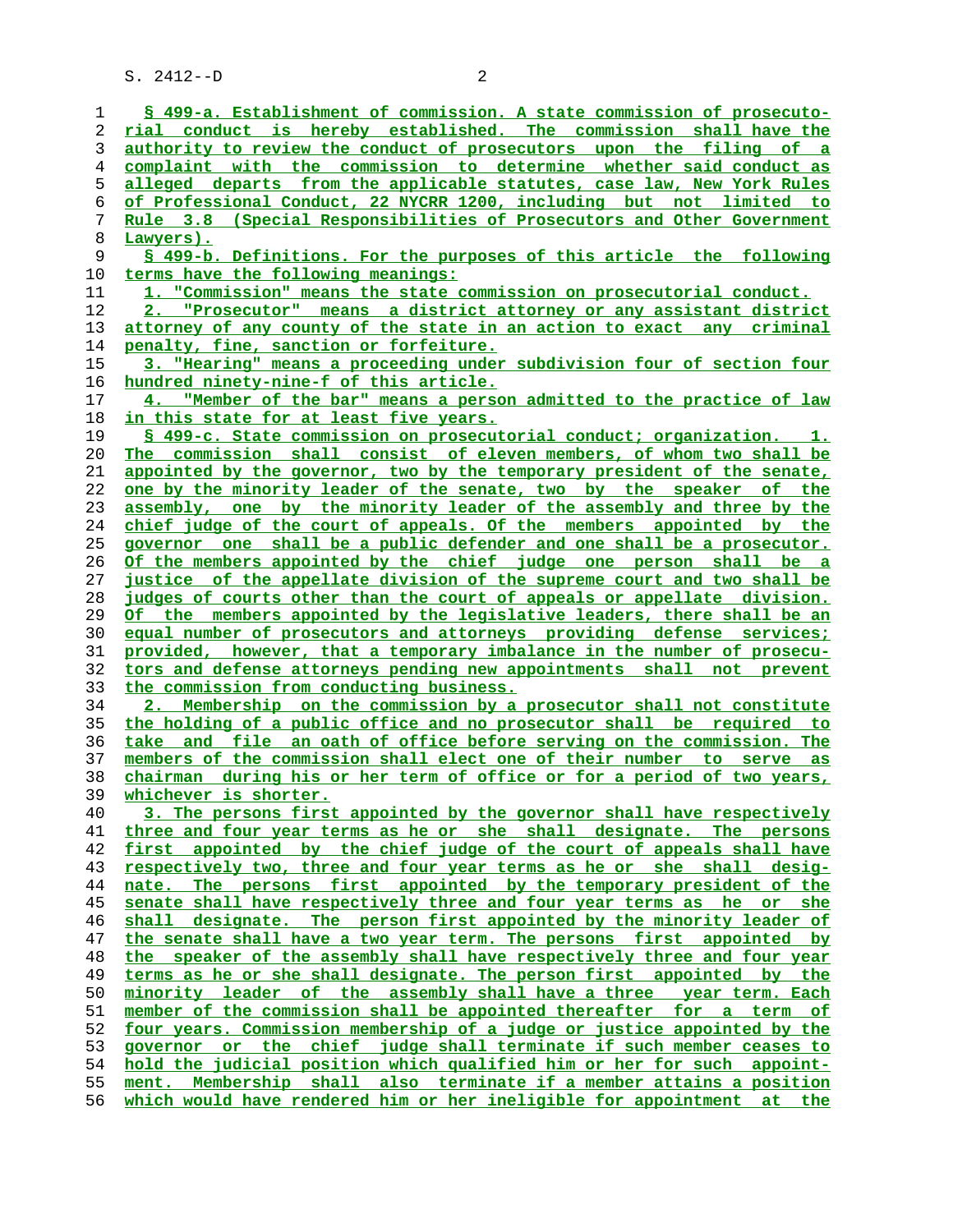| 1        | time of his or her appointment. A vacancy shall be filled by the         |
|----------|--------------------------------------------------------------------------|
| 2        | appointing officer for the remainder of the term.                        |
| 3        | 4. If a member of the commission who is a prosecutor is the subject of   |
| 4        | a complaint or investigation with respect to his or her qualifications,  |
| 5        | conduct, fitness to perform or performance of his or her official        |
| 6        | duties, he or she shall be disqualified from participating in any and    |
| 7        | all proceedings with respect thereto. If a member of the commission is   |
|          |                                                                          |
| 8        | employed in the same organization as the subject of a complaint or       |
| 9        | investigation with respect to his or her qualifications, conduct,        |
| 10       | fitness to perform, or performance of his or her official duties, he or  |
| 11       | she shall be disqualified from participating in any and all proceedings  |
| 12       | with respect thereto.                                                    |
| 13       | 5. Each member of the commission shall serve without salary or other     |
| 14       | compensation, but shall be entitled to receive actual and necessary      |
| 15       | expenses incurred in the discharge of his or her duties.                 |
| 16       | 6. For any action taken pursuant to subdivisions four through nine of    |
| 17       | section four hundred ninety-nine-f or subdivision two of section four    |
| 18       | hundred ninety-nine-e of this article, eight members of the commission   |
| 19       | shall constitute a quorum of the commission and the concurrence of six   |
| 20       | members of the commission shall be necessary. Two members of a three     |
| 21       | member panel of the commission shall constitute a quorum of the panel    |
| 22       | and the concurrence of two members of the panel shall be necessary for   |
| 23       | any action taken.                                                        |
| 24       | 7. The commission shall appoint and at pleasure may remove an adminis-   |
|          |                                                                          |
| 25       | trator who shall be a member of the bar who is not a prosecutor or       |
| 26       | retired prosecutor. The administrator of the commission may appoint such |
| 27       | deputies, assistants, counsel, investigators and other officers and      |
| 28       | employees as he or she may deem necessary, prescribe their powers and    |
| 29       | duties, fix their compensation and provide for reimbursement of their    |
| 30       | expenses within the amounts appropriated therefor.                       |
| 31       | § 499-d. Functions; powers and duties. The commission shall have the     |
| 32       | following functions, powers and duties:                                  |
| 33       | 1. To conduct hearings and investigations, administer oaths or affir-    |
| 34       | mations, subpoena witnesses, compel their attendance, examine them under |
| 35       | oath or affirmation and require the production of any books, records,    |
| 36       | documents or other evidence that it may deem relevant or material to an  |
| 37       | investigation; and the commission may designate any of its members or    |
| 38       | any member of its staff to exercise any such powers, provided, however,  |
| 39       | that except as is otherwise provided in section four hundred ninety-     |
| 40       | nine-e of this article, only a member of the commission or the adminis-  |
| 41       | trator shall exercise the power to subpoena witnesses or require the     |
| 42       | production of books, records, documents or other evidence. The prose-    |
| 43       | cuting agency may inform the commission of its position that the commis- |
| 44       | sion's investigations will substantially interfere with the agency's own |
| 45       | investigation or prosecution. If the prosecuting agency, by affirmation  |
| 46       | with specificity and particularity, informs the commission of its basis  |
| 47       | for that position, the commission shall only exercise its powers in a    |
|          |                                                                          |
| 48<br>49 | way that will not interfere with an agency's active investigation or     |
|          | prosecution.                                                             |
| 50       | 2. To confer immunity when the commission deems it necessary and prop-   |
| 51       | er in accordance with section 50.20 of the criminal procedure law;       |
| 52       | provided, however, that at least forty-eight hours prior written notice  |
| 53       | of the commission's intention to confer such immunity is given the       |
| 54       | attorney general and the appropriate district attorney.                  |
| 55       | 3. To request and receive from any court, department, division, board,   |

**bureau, commission, or other agency of the state or political subdivi-**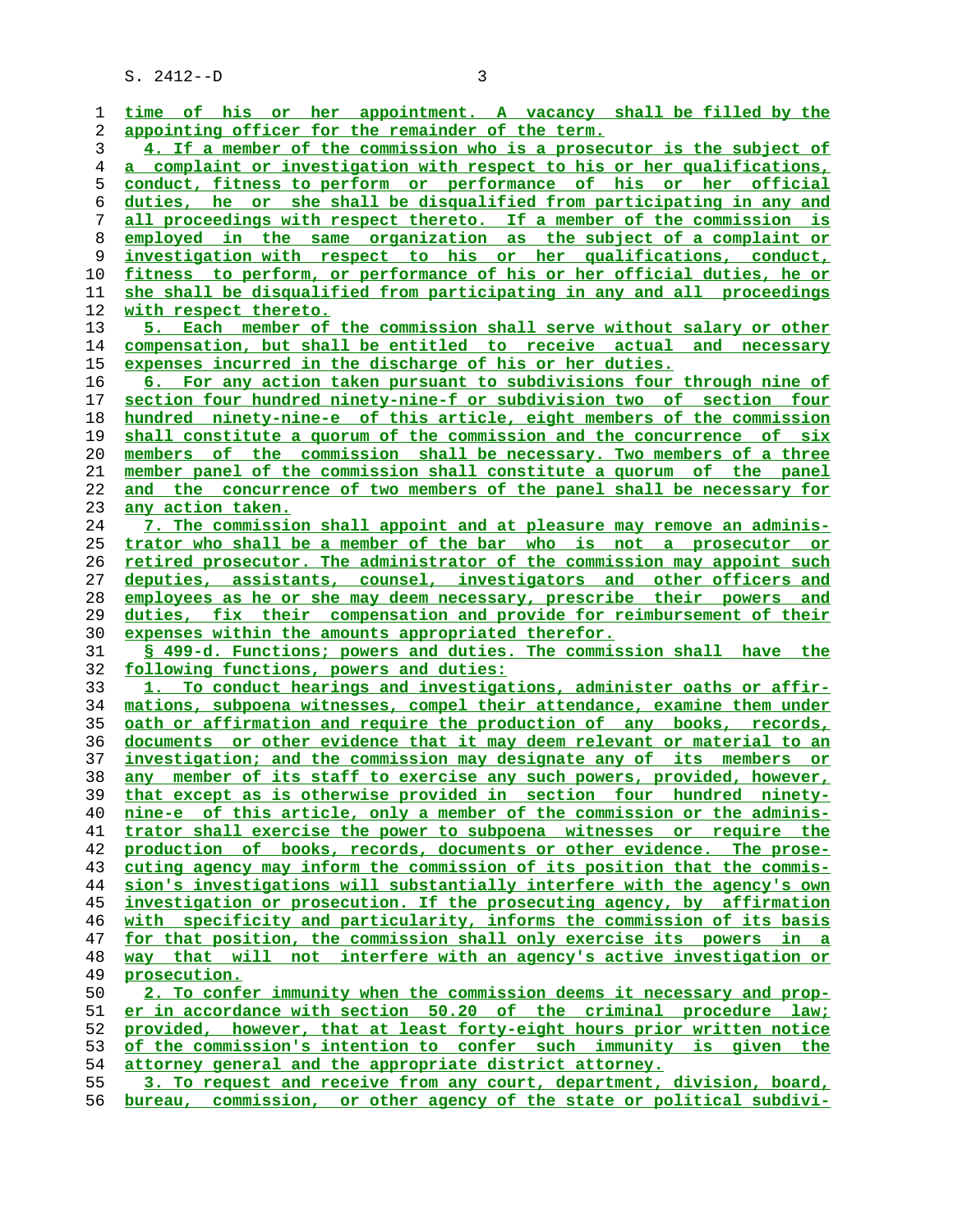| 1        | sion thereof or any public authority such assistance, information and                                                                          |
|----------|------------------------------------------------------------------------------------------------------------------------------------------------|
| 2        | data as will enable it properly to carry out its functions, powers and                                                                         |
| 3        | duties.                                                                                                                                        |
| 4        | 4. To report annually, on or before the first day of March in each                                                                             |
| 5        | year and at such other times as the commission shall deem necessary, to                                                                        |
| 6        | the governor, the legislature and the chief judge of the court of                                                                              |
| 7        | appeals, with respect to proceedings which have been finally determined                                                                        |
| 8        | by the commission. Such reports may include legislative and administra-                                                                        |
| 9        | tive recommendations. The contents of the annual report and any other                                                                          |
| 10       | report shall conform to the provisions of this article relating to                                                                             |
| 11       | confidentiality.                                                                                                                               |
| 12       | 5. To adopt, promulgate, amend and rescind rules and procedures, not                                                                           |
| 13       | otherwise inconsistent with law, necessary to carry out the provisions                                                                         |
| 14       | and purposes of this article. All such rules and procedures shall be                                                                           |
| 15       | filed in the offices of the chief administrator of the courts and the                                                                          |
| 16       | secretary of state.                                                                                                                            |
| 17       | 6. To do all other things necessary and convenient to carry out its                                                                            |
| 18       | functions, powers and duties expressly set forth in this article.                                                                              |
| 19       | § 499-e. Panels; referees. 1. The commission may delegate any of its                                                                           |
| 20       | functions, powers and duties to a panel of three of its members, one of                                                                        |
| 21       | whom shall be a member of the bar, except that no panel shall confer                                                                           |
| 22       | immunity in accordance with section 50.20 of the criminal procedure law.                                                                       |
| 23       | No panel shall be authorized to take any action pursuant to subdivisions                                                                       |
| 24       | four through nine of section four hundred ninety-nine-f of this article                                                                        |
| 25       | or subdivision two of this section.                                                                                                            |
| 26       | 2. The commission may designate a member of the bar who is not a                                                                               |
| 27       | prosecutor or a member of the commission or its staff as a referee to                                                                          |
| 28       | hear and report to the commission in accordance with the provisions of                                                                         |
| 29       | section four hundred ninety-nine-f of this article. Such referee shall                                                                         |
| 30       | be empowered to conduct hearings, administer oaths or affirmations,                                                                            |
| 31       | subpoena witnesses, compel their attendance, examine them under oath or                                                                        |
| 32       | affirmation and require the production of any books, records, documents                                                                        |
| 33       | or other evidence that the referee may deem relevant or material to the                                                                        |
| 34       | subject of the hearing.                                                                                                                        |
| 35       | § 499-f. Complaint; investigation; hearing and disposition. 1. The                                                                             |
| 36       | commission shall receive, initiate, investigate and hear complaints with                                                                       |
| 37       | respect to the conduct, qualifications, fitness to perform, or perform-                                                                        |
| 38<br>39 | ance of official duties of any prosecutor, and may determine that a<br>prosecutor be admonished, or censured; and make a recommendation to the |
| 40       | governor that a prosecutor be removed from office for cause, for,                                                                              |
| 41       | including, but not limited to, misconduct in office, as evidenced by his                                                                       |
| 42       | or her departure from his or her obligations under appropriate statute,                                                                        |
| 43       | case law, and/or New York Rules of Professional Conduct, 22 NYCRR 1200,                                                                        |
| 44       | including but not limited to Rule 3.8 (Special Responsibilities of                                                                             |
| 45       | Prosecutors and Other Government Lawyers), persistent failure to perform                                                                       |
| 46       | his or her duties, habitual intemperance and conduct, in and outside of                                                                        |
| 47       | his or her office, prejudicial to the administration of justice, or that                                                                       |
| 48       | a prosecutor be retired for mental or physical disability preventing the                                                                       |
| 49       | proper performance of his or her prosecutorial duties. A complaint shall                                                                       |
| 50       | be in writing and signed by the complainant and, if directed by the                                                                            |
| 51       | commission, shall be verified. Upon receipt of a complaint (a) the                                                                             |
| 52       | commission shall conduct an investigation of the complaint; or (b) the                                                                         |
| 53       | commission may dismiss the complaint if it determines that the complaint                                                                       |
| 54       | on its face lacks merit. If the complaint is dismissed, the commission                                                                         |
| 55       | shall so notify the complainant. If the commission shall have notified                                                                         |
| 56       | the prosecutor of the complaint, the commission shall also notify the                                                                          |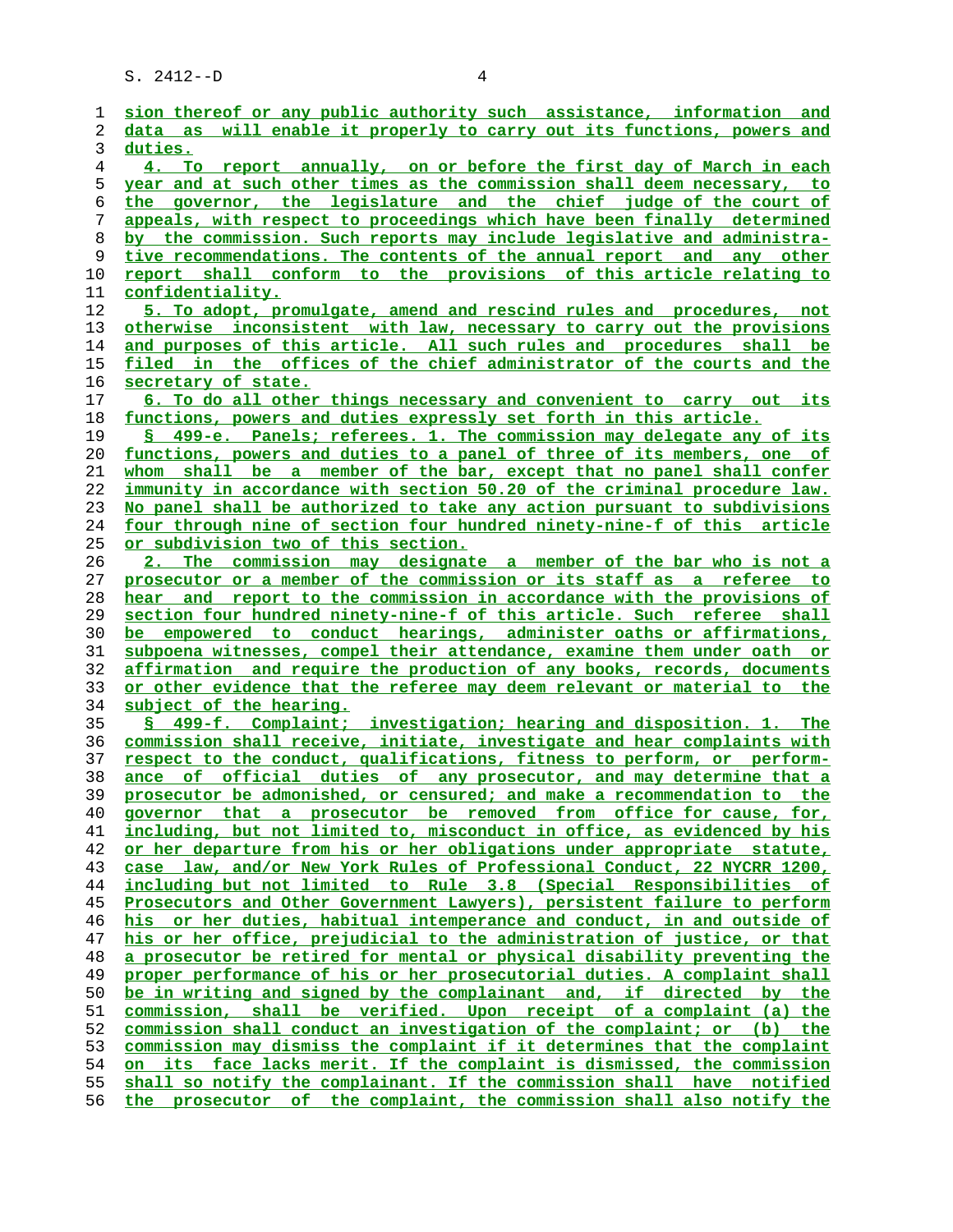**prosecutor of such dismissal. Pursuant to paragraph a of subdivision four of section ninety of this chapter, any person being an attorney and counselor-at-law who shall be convicted of a felony as defined in para- graph e of subdivision four of section ninety of this chapter, shall upon such conviction, cease to be any attorney and counselor-at-law, or to be competent to practice law as such. 2. The commission may, on its own motion, initiate an investigation of**

**a prosecutor with respect to his or her qualifications, conduct, fitness to perform or the performance of his or her official duties. Prior to initiating any such investigation, the commission shall file as part of its record a written complaint, signed by the administrator of the commission, which complaint shall serve as the basis for such investi- gation.**

**3. In the course of an investigation, the commission may require the appearance of the prosecutor involved before it, in which event the prosecutor shall be notified in writing of his or her required appear- ance, either personally, at least three days prior to such appearance, or by certified mail, return receipt requested, at least five days prior to such appearance. In either case a copy of the complaint shall be served upon the prosecutor at the time of such notification. The prose- cutor shall have the right to be represented by counsel during any and all stages of the investigation in which his or her appearance is required and to present evidentiary data and material relevant to the complaint. A transcript shall be made and kept with respect to all proceedings at which testimony or statements under oath of any party or witness shall be taken, and the transcript of the prosecutor's testimony shall be made available to the prosecutor without cost. Such transcript shall be confidential except as otherwise permitted by section four hundred ninety-nine-g of this article.**

**4. If in the course of an investigation, the commission determines that a hearing is warranted it shall direct that a formal written complaint signed and verified by the administrator be drawn and served upon the prosecutor involved, either personally or by certified mail, return receipt requested. The prosecutor shall file a written answer to the complaint with the commission within twenty days of such service. If, upon receipt of the answer, or upon expiration of the time to answer, the commission shall direct that a hearing be held with respect to the complaint, the prosecutor involved shall be notified in writing of the date of the hearing either personally, at least twenty days prior thereto, or by certified mail, return receipt requested, at least twen- ty-two days prior thereto. Upon the written request of the prosecutor, the commission shall, at least five days prior to the hearing or any adjourned date thereof, make available to the prosecutor without cost copies of all documents which the commission intends to present at such hearing and any written statements made by witnesses who will be called to give testimony by the commission. The commission shall, in any case, make available to the prosecutor at least five days prior to the hearing or any adjourned date thereof any exculpatory evidentiary data and mate- rial relevant to the complaint. The failure of the commission to timely furnish any documents, statements and/or exculpatory evidentiary data and material provided for herein shall not affect the validity of any proceedings before the commission provided that such failure is not substantially prejudicial to the prosecutor. The complainant may be notified of the hearing and unless he or she shall be subpoenaed as a witness by the prosecutor, his or her presence thereat shall be within the discretion of the commission. The hearing shall not be public unless**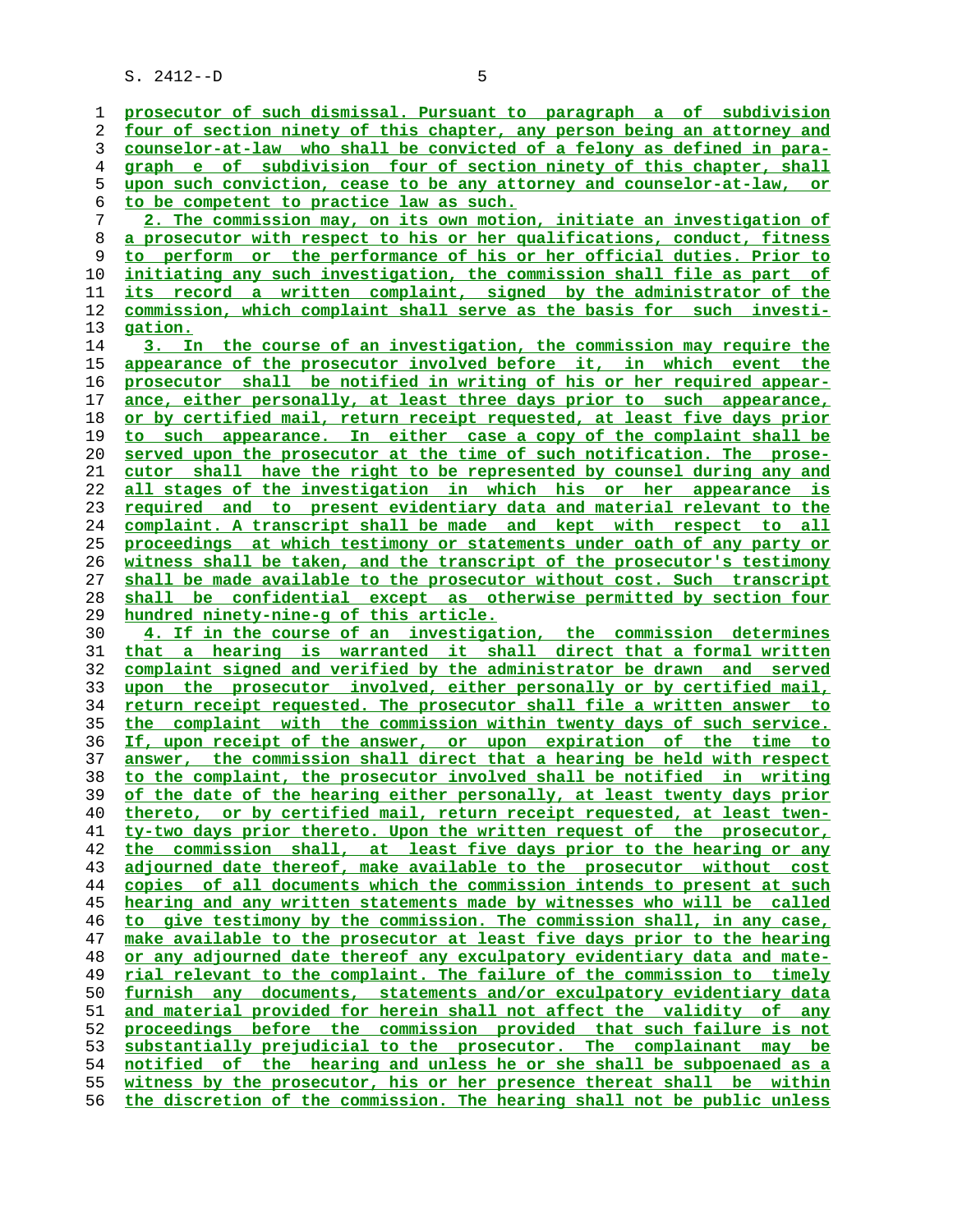**the prosecutor involved shall so demand in writing. At the hearing the commission may take the testimony of witnesses and receive evidentiary data and material relevant to the complaint. The prosecutor shall have the right to be represented by counsel during any and all stages of the hearing and shall have the right to call and cross-examine witnesses and present evidentiary data and material relevant to the complaint. A tran- script of the proceedings and of the testimony of witnesses at the hear- ing shall be taken and kept with the records of the commission. 5. Subject to the approval of the commission, the administrator and the prosecutor may agree on a statement of facts and may stipulate in writing that the hearing shall be waived. In such a case, the commission shall make its determination upon the pleadings and the agreed statement of facts. 6. If, after a formal written complaint has been served pursuant to subdivision four of this section, or during the course of or after a hearing, the commission determines that no further action is necessary, the complaint shall be dismissed and the complainant and the prosecutor shall be so notified in writing. 7. After a hearing, the commission may determine that a prosecutor be admonished or censured, or may recommend to the governor that a prosecu- tor be removed from office for cause. The commission shall transmit its written determination, together with its findings of fact and conclu- sions of law and the record of the proceedings upon which its determi- nation is based, to the chief judge of the court of appeals who shall cause a copy thereof to be served either personally or by certified mail, return receipt requested, on the prosecutor involved. Upon completion of service, the determination of the commission, its findings and conclusions and the record of its proceedings shall be made public and shall be made available for public inspection at the principal office of the commission and at the office of the clerk of the court of appeals. The prosecutor involved may either accept the determination of the commission or make written request to the chief judge, within thirty days after receipt of such determination, for a review thereof by the court of appeals. If the commission has determined that a prosecutor be admonished or censured, and if the prosecutor accepts such determination or fails to request a review thereof by the court of appeals, the commission shall thereupon admonish or censure him or her in accordance with its findings. If the commission has recommended that a prosecutor be removed or retired and the prosecutor accepts such determination or fails to request a review thereof by the court of appeals, the court of appeals shall thereupon transmit the commission's findings to the gover- nor who will independently determine whether the prosecutor should be removed or retired. 8. If the prosecutor requests a review of the determination of the commission, in its review of a determination of the commission pursuant to the second undesignated paragraph of subdivision b of section three of article six of the state constitution, the court of appeals shall review the commission's findings of fact and conclusions of law on the record of the proceedings upon which the commission's determination was based. After such review, the court may accept or reject the determined sanction; impose a different sanction including admonition or censure, recommend removal or retirement for the reasons set forth in subdivision one of this section; or impose no sanction. However, if the court of appeals recommends removal or retirement, it shall, together with the commission, transmit the entire record to the governor who will inde- pendently determine whether a prosecutor should be removed or retired.**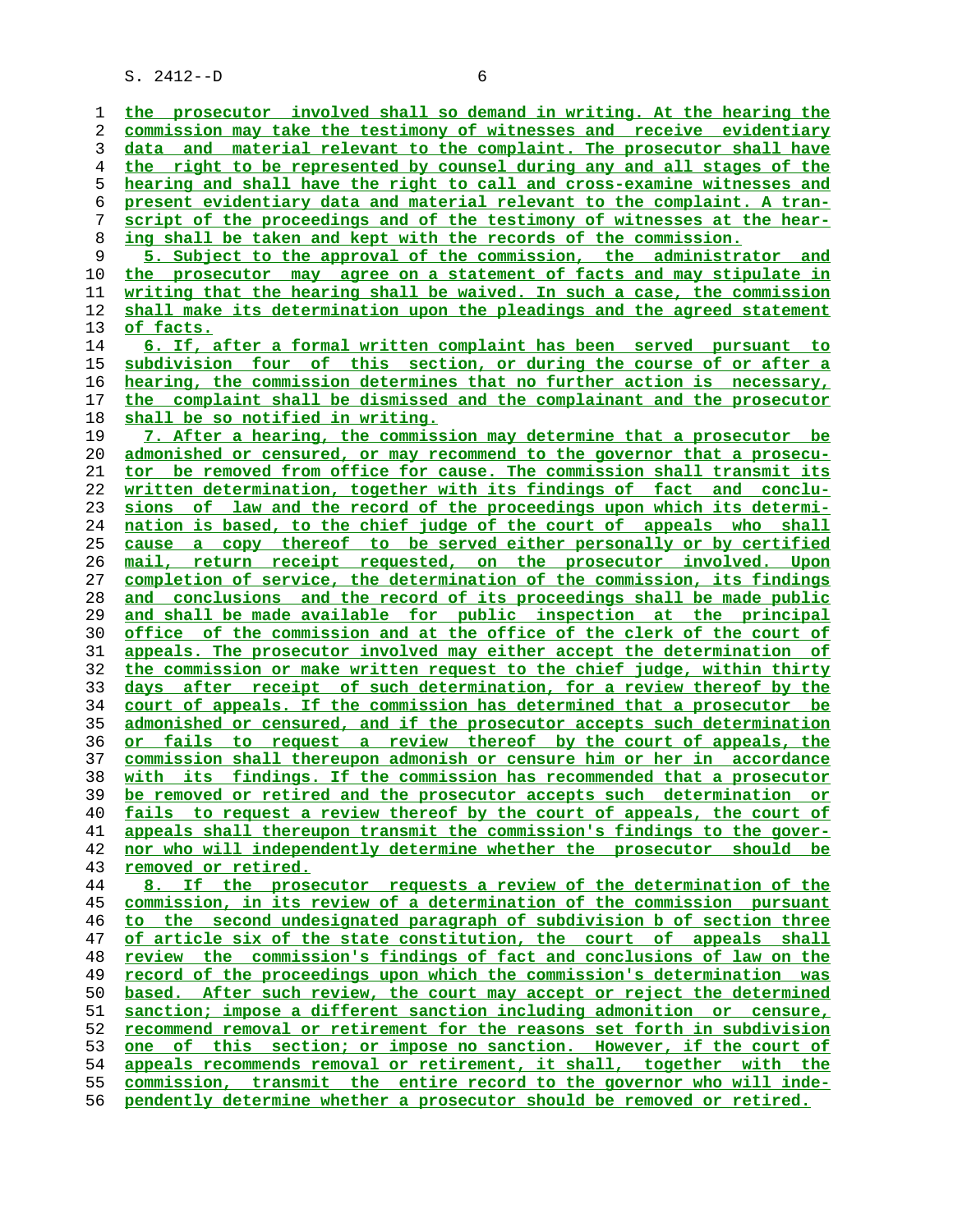**9. (a) The court of appeals may suspend a prosecutor from exercising the powers of his or her office while there is pending a determination by the commission for his or her removal or retirement, or while he or she is charged in this state with a felony by an indictment or an infor- mation filed pursuant to section six of article one of the constitution. The suspension shall terminate upon conviction of a felony resulting in such prosecutor's disbarment pursuant to paragraph a of subdivision four of section ninety of this chapter. If such conviction becomes final, he or she shall be removed from office. The suspension shall be terminated upon reversal of the conviction and dismissal of the accusatory instru- ment. (b) Upon the recommendation of the commission or on its own motion, the court may suspend a prosecutor from office when he or she is charged with a crime punishable as a felony under the laws of this state, or any other crime which involves moral turpitude. The suspension shall termi- nate upon conviction of a felony resulting in such prosecutor's disbar- ment pursuant to paragraph a of subdivision four of section ninety of this chapter. The suspension shall continue upon conviction of any other crime which involves moral turpitude and, if such conviction becomes final, he or she shall be removed from office. The suspension shall be terminated upon reversal of the conviction and dismissal of the accusa- tory instrument. (c) A prosecutor who is suspended from office by the court shall receive his or her salary during such period of suspension, unless the court directs otherwise. If the court has so directed and such suspen- sion is thereafter terminated, the court may direct that he or she shall be paid his or her salary for such period of suspension. (d) Nothing in this subdivision shall prevent the commission from determining that a prosecutor be admonished or censured or prevent the commission from recommending removal or retirement pursuant to subdivi- sion seven of this section. 10. If during the course of or after an investigation or hearing, the commission determines that the complaint or any allegation thereof warrants action, other than in accordance with the provisions of subdi- visions seven through nine of this section, within the powers of: (a) a person having administrative jurisdiction over the prosecutor involved in the complaint; or (b) an appellate division of the supreme court; or (c) a presiding justice of an appellate division of the supreme court; or (d) the chief judge of the court of appeals; or (e) the governor pursuant to subdivision (b) of section thirteen of article thirteen of the constitution; or (f) an applicable district attorney's office or other prosecuting agency, the commission shall refer such complaint or the appropriate allegations thereof and any evidence or material related thereto to such person, agency or court for such action as may be deemed proper or necessary. 11. The commission shall notify the complainant of its disposition of the complaint. 12. In the event of removal from office of any prosecutor, pursuant to subdivision seven or eight or paragraph (a) or (b) of subdivision nine of this section, a vacancy shall exist pursuant to article three of the public officers law. § 499-g. Confidentiality of records. Except as hereinafter provided, all complaints, correspondence, commission proceedings and transcripts thereof, other papers and data and records of the commission shall be confidential and shall not be made available to any person except pursu- ant to section four hundred ninety-nine-f of this article. The commis-**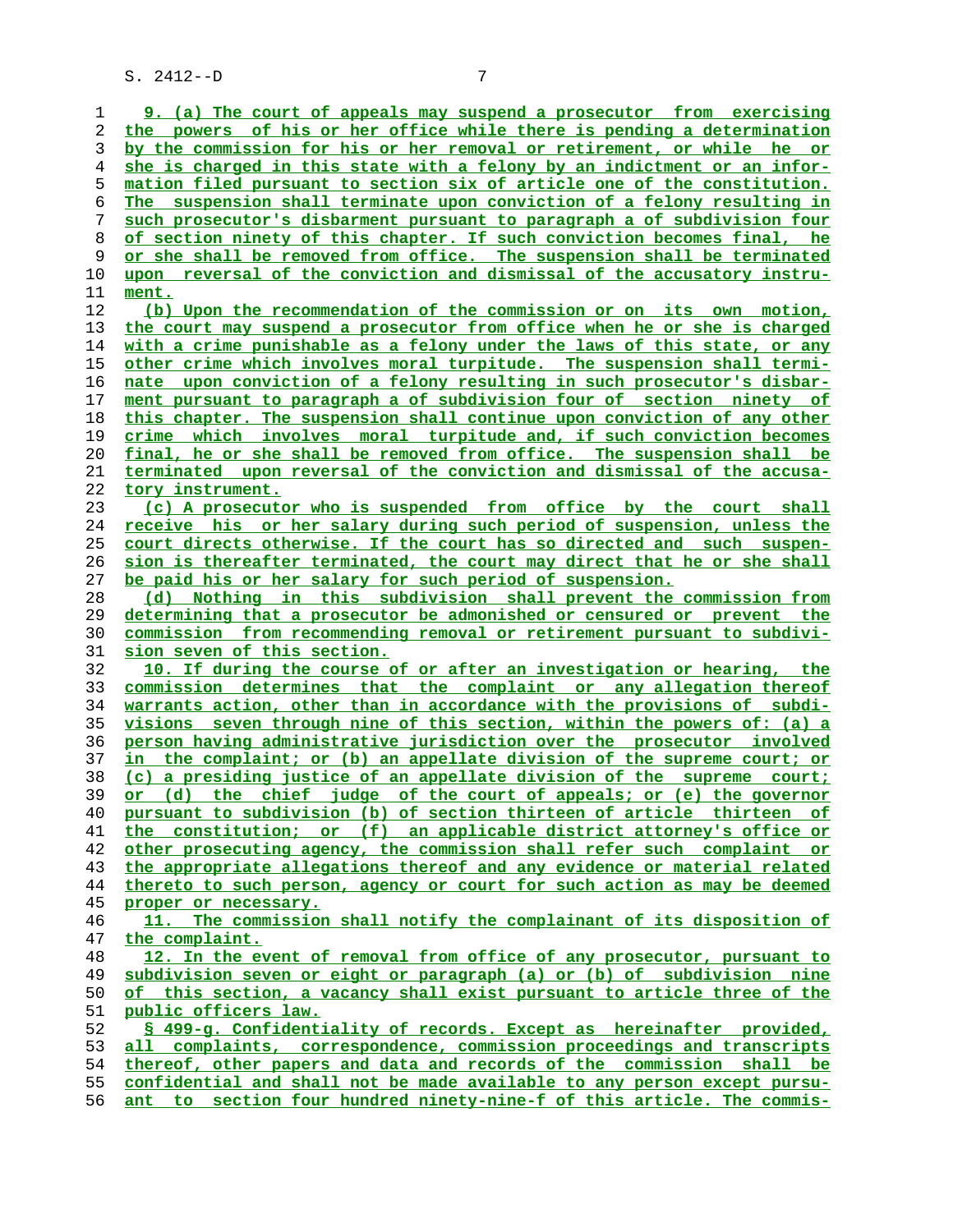**sion and its designated staff personnel shall have access to confiden- tial material in the performance of their powers and duties. If the prosecutor who is the subject of a complaint so requests in writing, copies of the complaint, the transcripts of hearings by the commission thereon, if any, and the dispositive action of the commission with respect to the complaint, such copies with any reference to the identity of any person who did not participate at any such hearing suitably deleted therefrom, except the subject prosecutor or complainant, shall be made available for inspection and copying to the public, or to any person, agency or body designated by such prosecutor.**

**§ 499-h. Breach of confidentiality of commission information. 1. Any staff member, employee or agent of the state commission on prosecutorial conduct who violates any of the provisions of section four hundred nine- ty-nine-g of this article shall be subject to a reprimand, a fine, suspension or removal by the commission.**

**2. Within ten days after the commission has acquired knowledge that a staff member, employee or agent of the commission has or may have breached the provisions of section four hundred ninety-nine-g of this article, written charges against such staff member, employee or agent shall be prepared and signed by the chairman of the commission and filed with the commission. Within five days after receipt of charges, the commission shall determine, by a vote of the majority of all the members of the commission, whether probable cause for such charges exists. If such determination is affirmative, within five days thereafter a written statement specifying the charges in detail and outlining his or her rights under this section shall be forwarded to the accused staff member, employee or agent by certified mail. The commission may suspend the staff member, employee or agent, with or without pay, pending the final determination of the charges. Within ten days after receipt of the statement of charges, the staff member, employee or agent shall notify the commission in writing whether he or she desires a hearing on the charges. The failure of the staff member, employee or agent to notify the commission of his or her desire to have a hearing within such period of time shall be deemed a waiver of the right to a hearing. If the hear- ing has been waived, the commission shall proceed, within ten days after such waiver, by a vote of a majority of all the members of such commis- sion, to determine the charges and fix the penalty or punishment, if any, to be imposed as hereinafter provided.**

**3. Upon receipt of a request for a hearing, the commission shall sche- dule a hearing, to be held at the commission offices, within twenty days after receipt of the request therefor, and shall immediately notify in writing the staff member, employee or agent of the time and place there- of.**

**4. The commission shall have the power to establish necessary rules and procedures for the conduct of hearings under this section. Such rules shall not require compliance with technical rules of evidence. All such hearings shall be held before a hearing panel composed of three members of the commission selected by the commission. Each hearing shall be conducted by the chairman of the panel who shall be selected by the panel. The staff member, employee or agent shall have a reasonable opportunity to defend himself and to testify on his or her own behalf. He or she shall also have the right to be represented by counsel, to subpoena witnesses and to cross-examine witnesses. All testimony taken shall be under oath which the chairman of the panel is hereby authorized to administer. A record of the proceedings shall be made and a copy of**